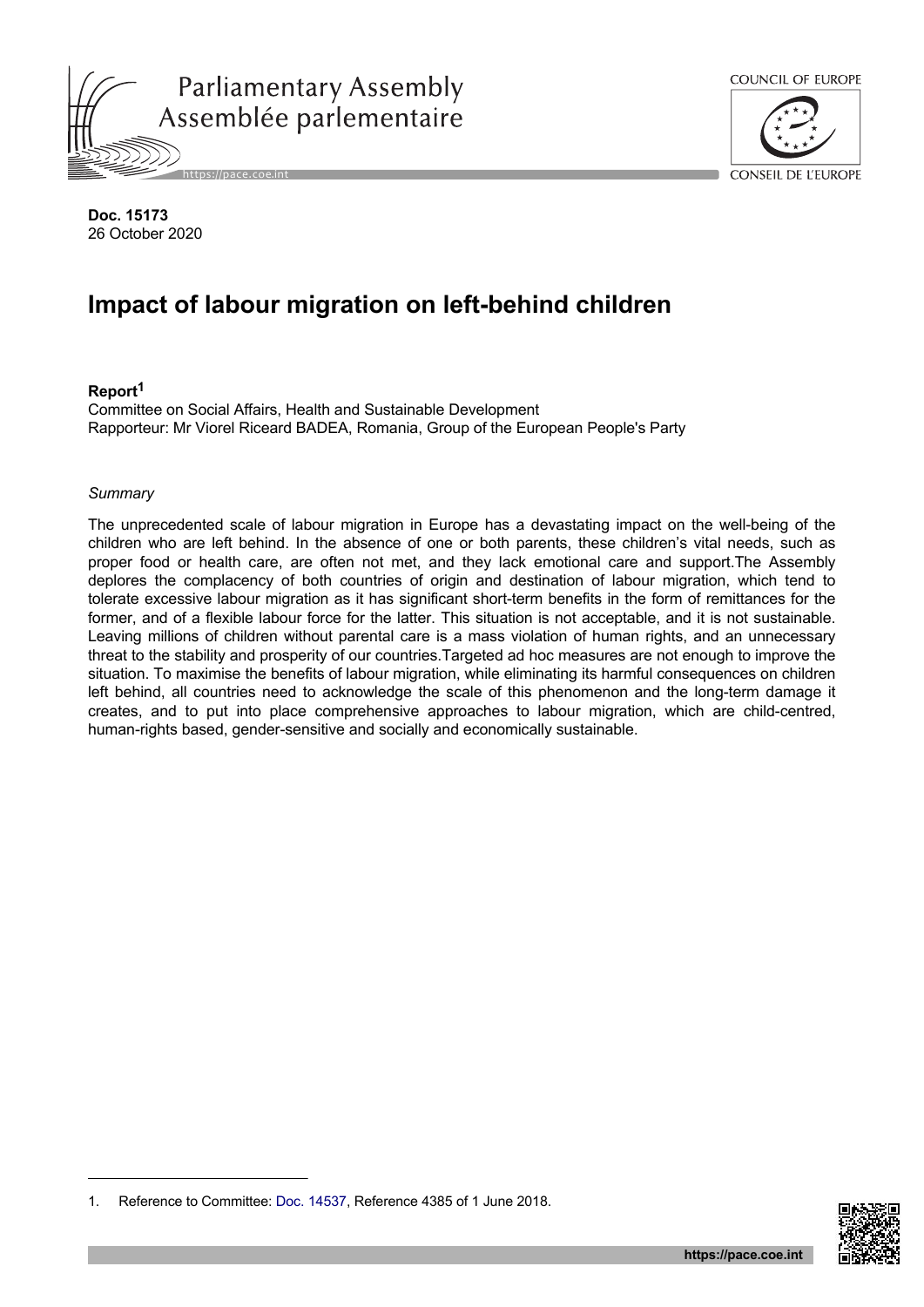# **Contents**

| 2.7. The situation of left-behind children in the context of the Covid-19 pandemic          |
|---------------------------------------------------------------------------------------------|
|                                                                                             |
|                                                                                             |
|                                                                                             |
|                                                                                             |
|                                                                                             |
|                                                                                             |
|                                                                                             |
|                                                                                             |
|                                                                                             |
|                                                                                             |
|                                                                                             |
|                                                                                             |
| 6.4. Ensure respect of common standards and promote international and European co-operation |
|                                                                                             |
|                                                                                             |

Page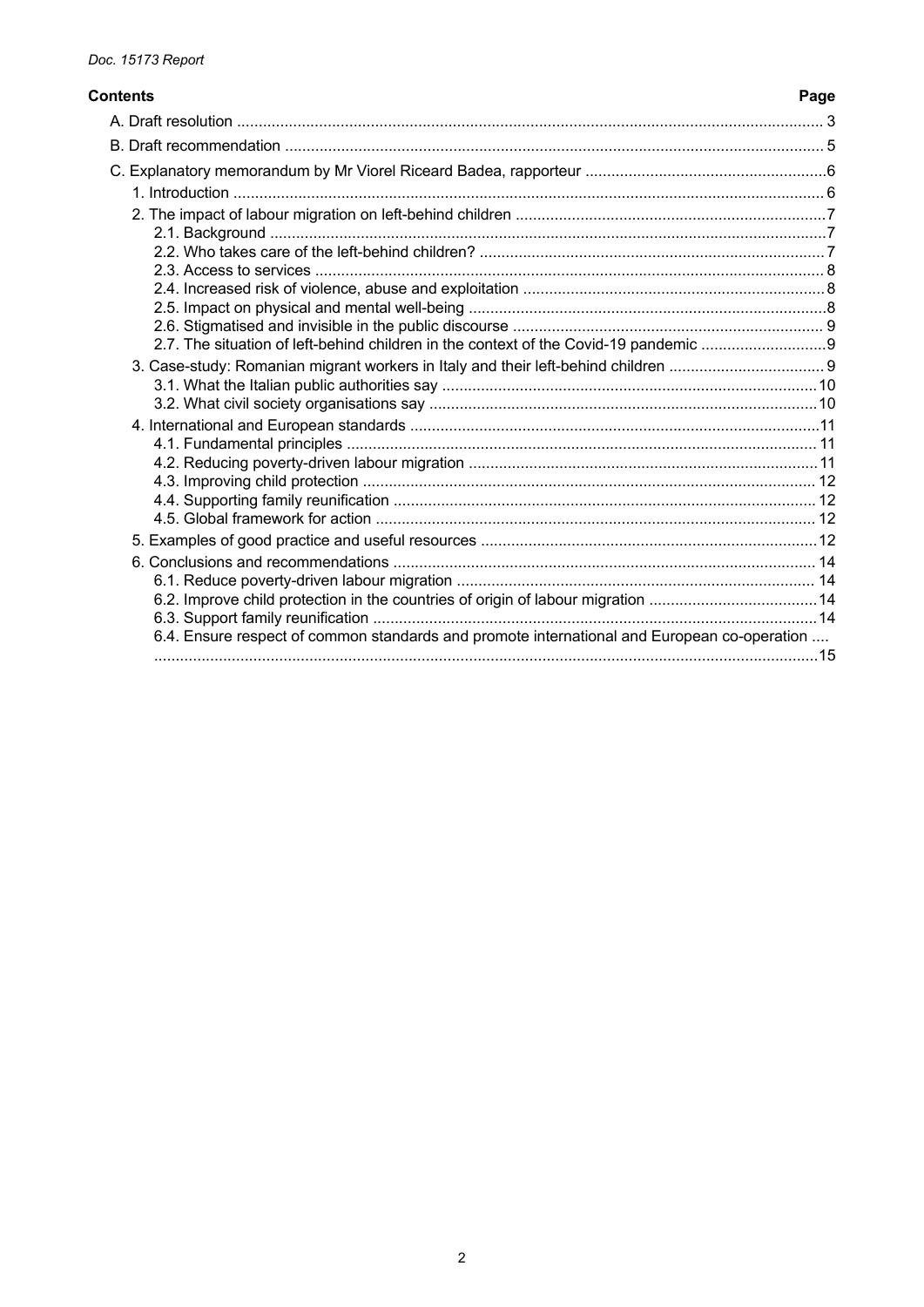## <span id="page-2-0"></span>**A. Draft resolution<sup>2</sup>**

1. The Parliamentary Assembly is concerned about the devastating impact of poverty-driven labour migration on the left-behind children, who are often deprived of basic care, protection and support. The scale of this phenomenon is alarming in some countries, with up to one third of adults working abroad. Yet, leftbehind children remain largely invisible in public discourse and policy making.

2. The Assembly deplores the complacency of both countries of origin and destination of labour migration, which tend to tolerate excessive labour migration as it has significant short-term benefits in the form of remittances for the former, and of a cheap, flexible labour force for the latter. This situation is not acceptable and it is not sustainable. Leaving millions of children without parental care is a mass violation of human rights and an unnecessary threat to the stability and prosperity of our countries.

3. All the Council of Europe member States have ratified the United Nations Convention on the Rights of the Child and have undertaken to respect the rights enshrined in this convention, including the right to life, survival and development (Article 6), right to know and be cared for by his or her parents (Article 7), right to the enjoyment of the highest attainable standard of health (Article 24), the protection from all forms of violence (Article 19) and from all forms of exploitation (Article 36). More needs to be done to ensure effective implementation of these commitments with respect to the children left behind. Such action is also essential for achieving the United Nations Sustainable Development Goals (SDGs), including Goal 1 "No poverty", Goal 3 "Good health and well-being" and Goal 8 "Decent work and economic growth".

4. The Assembly is convinced that targeted ad hoc measures are not enough to improve the situation. To maximise the benefits of labour migration, while eliminating its harmful consequences on children left behind, all countries need to acknowledge the scale of this phenomenon and the long-term damage it creates, and to put into place comprehensive approaches to labour migration, which are child-centred, human-rights based, gender-sensitive and socially and economically sustainable.

- 5. To this end, the Assembly urges member States:
	- 5.1. with respect to addressing the "care drain" and poverty-driven labour migration:

5.1.1. in line with the United Nations SDG Target 10.7 "Facilitate orderly, safe, regular and responsible migration and mobility of people, including through implementation of planned and well-managed migration policies", ensure that relevant policies are in line with international standards, such as the Multilateral Framework on Labour Migration of the International Labour Organization, and are coherent, effective and fair;

5.1.2. reduce reliance on migrant labour by developing effective public social services, such as child and elderly care, and by improving working conditions and remuneration in labourintensive sectors; favour community-based services and non-institutional care; invest in strategies tackling unemployment and in-work poverty; increase public spending on social services, including by means of improving tax collection rates and fighting tax evasion and corruption;

5.1.3. promote public discourse on labour migration which is human-rights based; acknowledges structural conditions and public responsibility for excessive labour migration; prevents stigmatisation of left-behind children and their families; encourages solidarity; and builds public support for anti-poverty strategies;

5.1.4. support co-operation between countries of origin and destination of labour migration, in particular by means of bilateral and regional agreements while taking into account the current demographic challenges;

5.2. with respect to strengthening child protection:

5.2.1. improve legal frameworks and facilitate the application of the law in accordance with the United Nations Convention on the Rights of the Child, with a focus on the best interests of the child and the right to be heard, and ensuring that children are treated as individual rights holders; implement and review relevant policies in consultation with the diaspora communities and civil society organisations representing migrants and their families; ensure that relevant institutions, including human rights bodies and ombudspersons for children's rights, address the situation of left-behind children, and work in a co-ordinated manner;

<sup>2.</sup> Draft resolution adopted unanimously by the committee on 22 September 2020.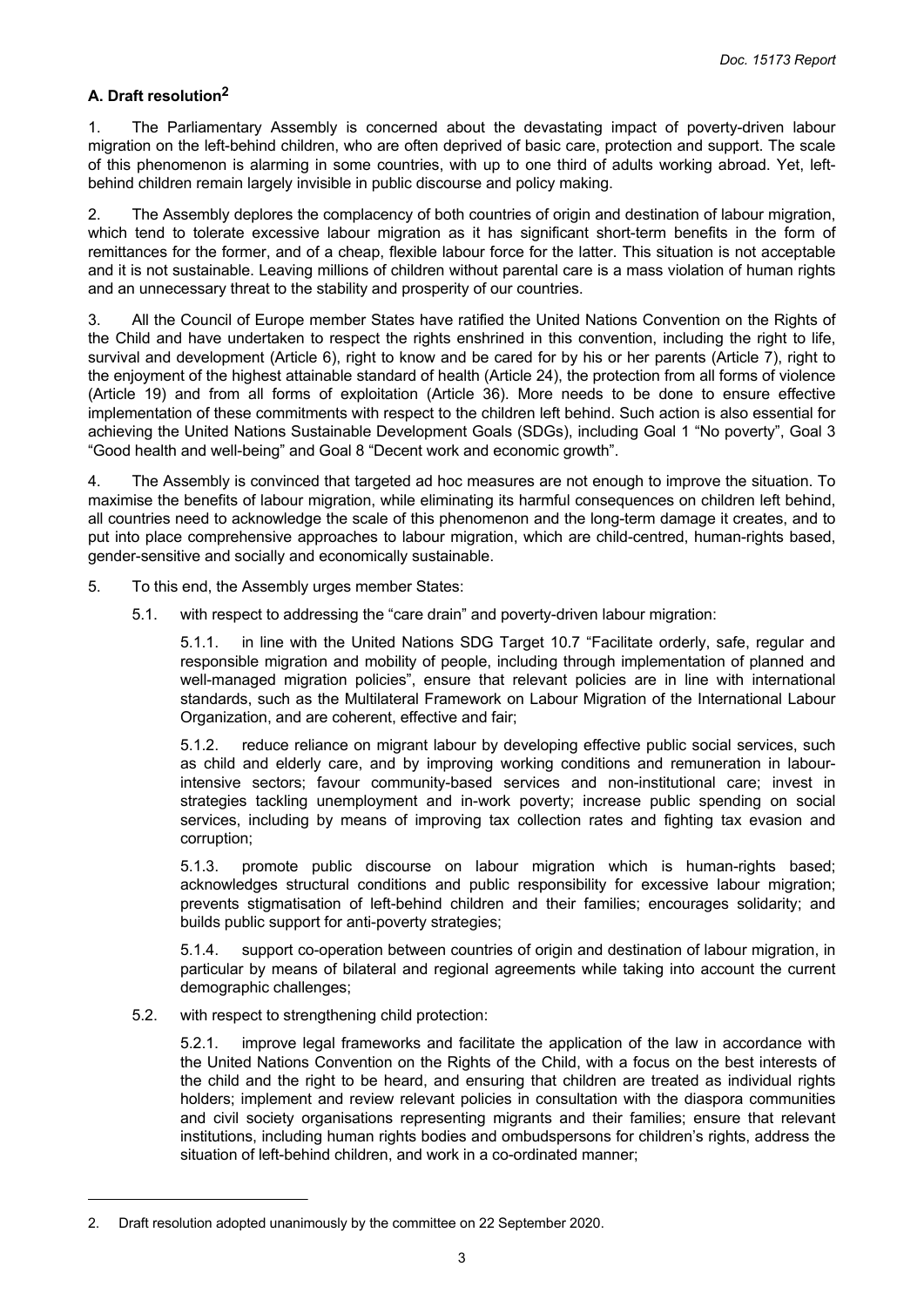5.2.2. privilege labour migration which enables children to migrate together with their parents if they so wish, giving migrant families access to all relevant social rights guaranteed in the European Social Charter (revised) (ETS No. 163), including to social protection, health care and education;

5.2.3. reduce obstacles which discourage parents from informing the authorities about their departure; deliver appropriate support to left-behind children and their carers, including social, psychological and legal services, with particular attention paid to grandparents; set up helplines, on-line platforms and day-care centres for left-behind children, and avoid institutionalisation of children; facilitate reporting of known or suspected child abuse or neglect; prevent and tackle child trafficking, abuse and exploitation, including sexual exploitation, in line with the Council of Europe Convention on Action against Trafficking in Human Beings (CETS No. 197) and the Convention on the Protection of Children against Sexual Exploitation and Sexual Abuse (CETS No. 201, "Lanzarote Convention");

5.2.4. take measures to promote equal opportunities for left-behind children, in particular by guaranteeing continued contact with their parents; ensuring access to education, supporting quality educational outcomes, providing tutoring and preventing school dropout; address negative public health impacts, including mental health issues, eating disorders, substance abuse and early pregnancies;

5.3. with respect to family reunification:

5.3.1. review relevant policies to ensure their compliance with the international standards on family reunification, including the International Convention on the Protection of the Rights of All Migrant Workers and Members of their Families and the European Social Charter (revised);

5.3.2. develop strategies for family reunification, which address the existing obstacles, are sustainable and build public support for integration of migrants and their families; promote legal avenues for migration, to prevent irregular work and exploitative conditions of employment; improve access to social and education services, and to appropriate reception facilities for migrants, such as housing and child-care centres;

5.4. with respect to the situation of left-behind children and their families in the context of the Covid-19 pandemic:

5.4.1. break the vicious circle of income loss, job insecurity and stigmatisation of this vulnerable group by adapting the national legal framework to the challenges brought by the current global sanitary crisis;

5.4.2. ensure appropriate assistance to the vulnerable households, which have been affected by the sharp fall of their remittances;

5.5. with respect to Council of Europe and United Nations instruments and institutions:

5.5.1. make full use of the European Social Charter (revised), the Lanzarote Convention, the Convention on Preventing and Combating Violence against Women and Domestic Violence (CETS No. 210, "Istanbul Convention"), the Convention on Action against Trafficking in Human Beings; and Recommendation CM/Rec(2011)12 of the Committee of Ministers on children's rights and social services friendly to children and families;

5.5.2. sign and ratify the Domestic Workers Convention, 2011 (No. 189) of the International Labour Organization and support its effective implementation.

6. The Assembly takes note of the European Union legislation and guidance on labour migration, including on the subjects of posted workers, cross-border workers, seasonal workers and domestic workers and expresses its hope that all these tools will become useful in practice for improving the situation of leftbehind children. It calls for closer co-operation between the European institutions with a view to harmonising relevant approaches between the European Union and the Council of Europe member States that are not members of the European Union.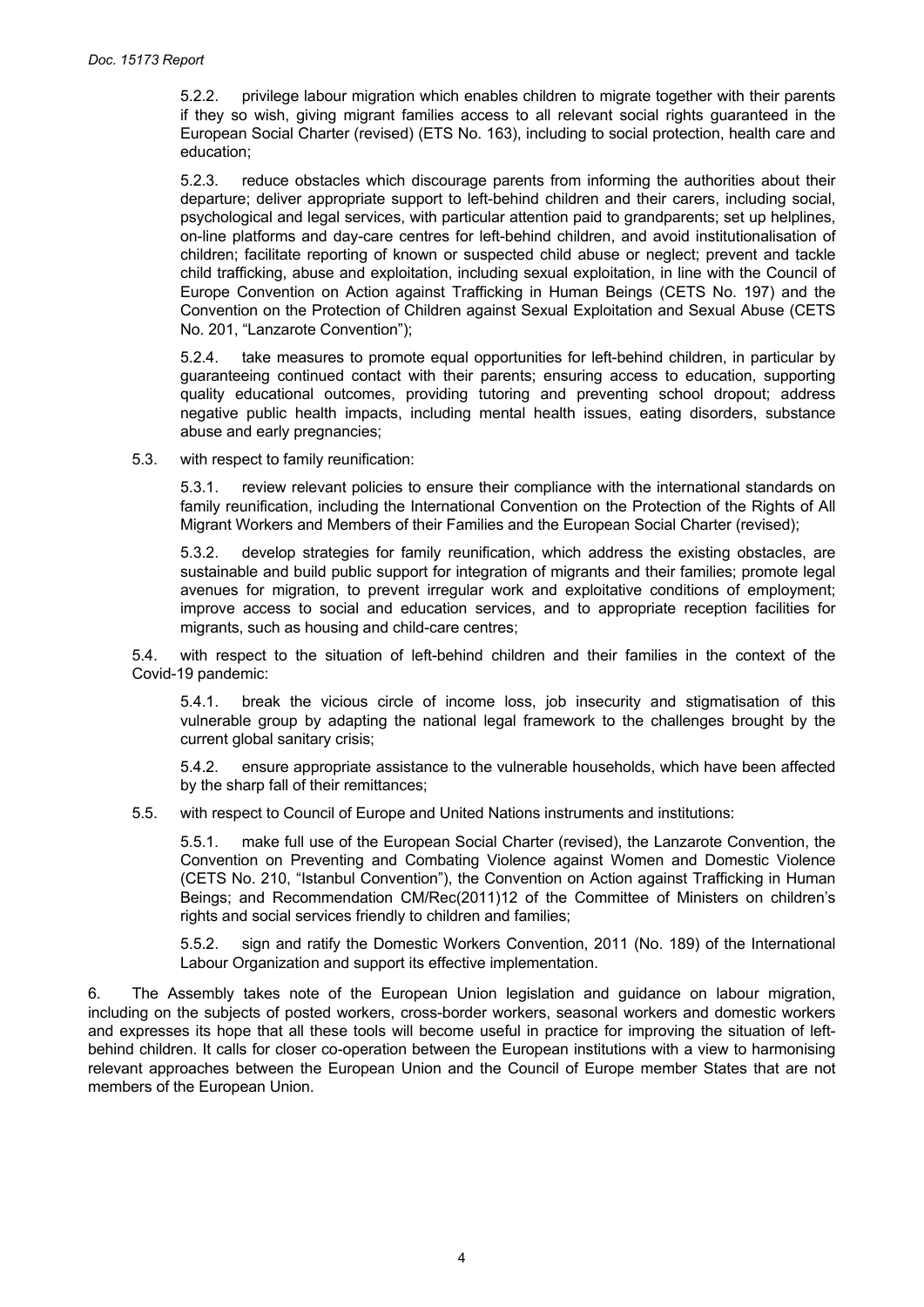#### <span id="page-4-0"></span>**B. Draft recommendation<sup>3</sup>**

1. The Parliamentary Assembly refers to its Resolution … (2020) "Impact of labour migration on leftbehind children", and notes that the Council of Europe has a broad range of legal instruments that can help its member States in improving the situation of left-behind children, including the European Social Charter (revised) (ETS No. 163), the Council of Europe Convention on the Protection of Children against Sexual Exploitation and Sexual Abuse (CETS No. 201, "Lanzarote Convention"), the Convention on Preventing and Combating Violence against Women and Domestic Violence (CETS No. 210, "Istanbul Convention") and the Convention on Action against Trafficking in Human Beings (CETS No. 197). However, the Assembly is concerned that the impact of labour migration is often underestimated, and that left-behind children are a particularly vulnerable group who are largely invisible and are not given sufficient attention.

2. The Assembly calls on the Committee of Ministers to encourage the relevant bodies of the Council of Europe, including the Commissioner for Human Rights, the Special Representative of the Secretary General on Migration and Refugees, the European Committee of Social Rights, the Steering Committee for the Rights of the Child, the Committee of the Parties to the Istanbul Convention and the Group of Experts on Action against Trafficking in Human Beings (GRETA) to systematically consider the issue of left-behind children in their work.

3. The Assembly recalls its [Recommendation](https://pace.coe.int/en/files/23962) 2108 (2017) "A comprehensive humanitarian and political response to the migration and refugee crisis and the continuing flows into Europe" and its [Recommendation](https://pace.coe.int/en/files/23967)  2109 [\(2017\)](https://pace.coe.int/en/files/23967) "Migration as an opportunity for European development", and reiterates its calls for the possible creation of bodies or committees to support co-operation among the member States in the area of migration. The Assembly is convinced that such bodies would provide a useful "common platform for exchange, experience sharing and policy making among Council of Europe member States, as well as a solid basis for directing the Organisation's action".

4. The Assembly notes that the European Convention on the Legal Status of Migrant Workers (ETS No. 93), which entered into force in 1983, has only been ratified by 11 Council of Europe member States. It invites the Committee of Ministers to examine the barriers to the ratification of this convention; consider reviewing this legal instrument in view of the latest developments in the area of labour migration; and examine the modalities for monitoring effectively its implementation.

<sup>3.</sup> Draft recommendation adopted unanimously by the committee on 22 September 2020.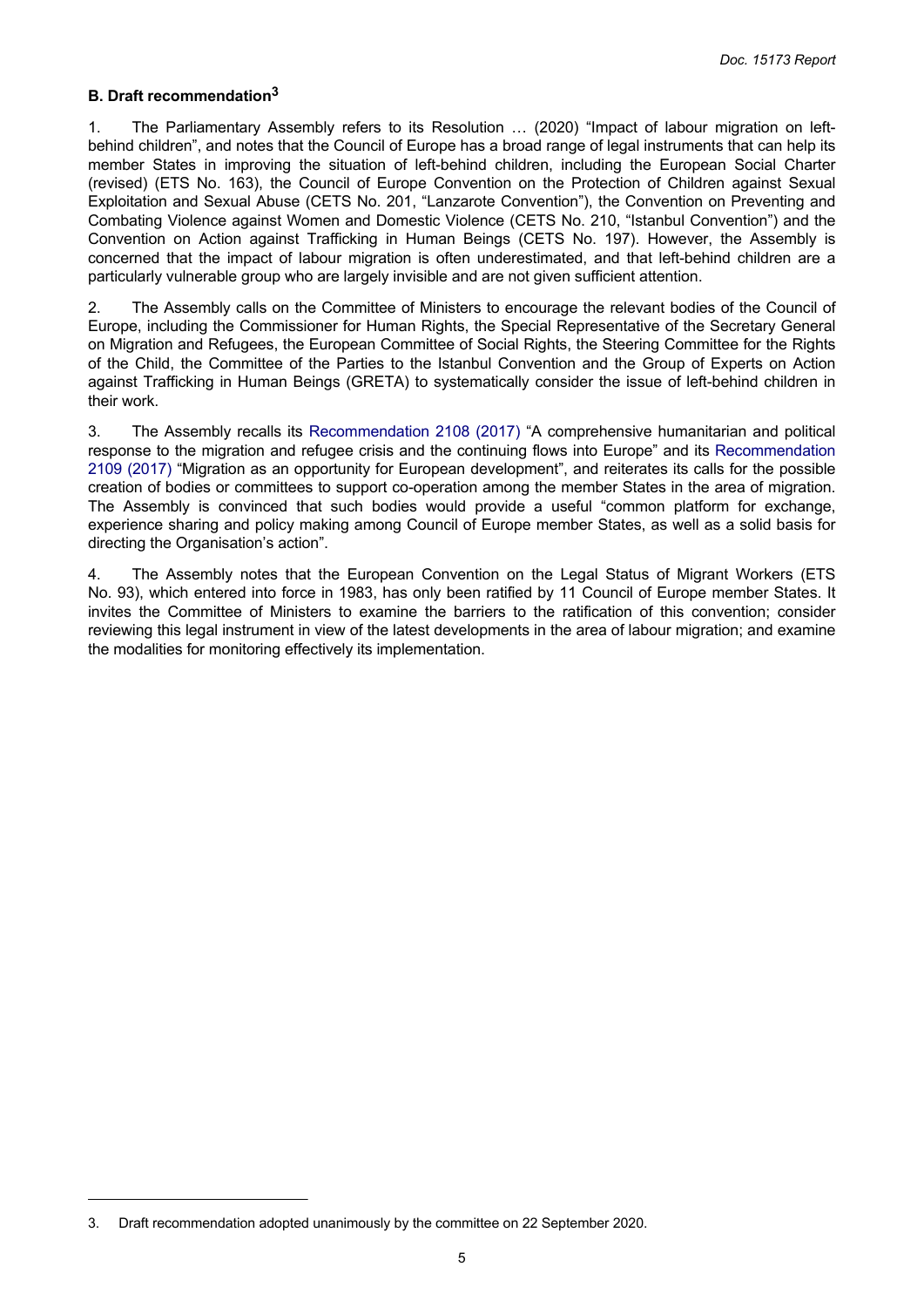## <span id="page-5-0"></span>**C. Explanatory memorandum by Mr Viorel Riceard Badea, rapporteur**

## **1. Introduction**

1. The unprecedented scale of labour migration in Europe has a strong impact on the well-being of the children who are left behind by their parents in the country of origin. Parents should ensure the primary role in the upbringing of their children and fulfil a crucial responsibility in supporting them in their physical, mental and social development. In the absence of one or both parents, these children's vital needs, such as proper food or health care, are often not met, and they lack emotional care and support.

2. It is estimated that left-behind children have a 52% increased risk of depression, 70% increased risk of suicidal thoughts, and an 85% increased risk of anxiety.<sup>4</sup> "Euro-orphans" or "EU orphans" are neologisms used metaphorically to describe children whose parents have migrated to another member State for economic reasons. While this term is meant to describe temporary child abandonment, rather than the death of both parents, its harshness reflects the daily reality of abandonment, lack of protection and emotional deprivation.

3. Labour migration has been growing across Europe, due to economic disparities between different countries on one hand, and to the freedom of movement within the European Union on the other. It is estimated that in Bulgaria, Poland and Romania altogether 500 000 to one million children are affected. In Ukraine, the estimate is as high as high as nine million.<sup>5</sup> Such large-scale migration has profound socioeconomic consequences, both for the countries of origin and of destination of labour migration.

4. This report explores the situation of left-behind children and the measures currently taken to improve their situation, as well as remaining challenges. It also contains recommendations for future action to better protect children left behind, as well as to address the root causes of poverty-driven labour migration. Last year, Mr Ionuț-Marian Stroe (Romania, EPP/CD) addressed the broader implications of labour migration in his report on "Labour migration from Eastern Europe and its impact on socio-demographic processes in these countries". I hope that this report will reinforce and complement his findings and recommendations, in particular with respect to the situation of the children affected.

5. In the context of the preparation of this report, I went on a fact-finding visit to Italy, where I met with parliamentarians, government officials and civil society organisations, and discovered many good practices, as well as areas of concern with respect to the situation of migrant workers with left-behind children. My meeting with the Romanian Women's Association helped me understand the difficulties, needs and concerns of labour migrants and their families. In January 2020, a public hearing on the "Impact of labour migration on left-behind children" was held by our Committee in Strasbourg, with the participation of Ms Elena Madan, Country Director, Terre des Hommes Moldova, and Ms Tatiana Puiu, Member of the European Committee of Social Rights of the Council of Europe. This hearing provided useful insight into the situation of left-behind children in the Republic of Moldova, Romania and Ukraine, as well as into possible ways of improving their situation with the help of international legal instruments, such as the European Social Charter (revised) (ETS No. 163).<sup>6</sup> In October 2018, a round table held in Tbilisi by the Assembly Sub-Committee on Children and Sub-Committee on Education, Youth and Sport, with the participation of UNICEF and Save the Children Romania, allowed for a discussion of the lessons learned from national and international programmes.

6. Finally, I believe that it is important to acknowledge that this report was finalised in the highly challenging context of the Covid-19 pandemic. While no one can predict how and when this crisis will end, it is clear that the world will be very different at that time. As is the case in any other crisis, it forces us to rethink what is truly important and what needs to be changed in our societies to make them more resilient. With respect to the topic of this report, what is already obvious is that families divided by labour migration are among the most vulnerable groups in times of crisis. When children and grandparents are left to face the pandemic on their own in countries with poor public health services, this is a recipe for a humanitarian disaster. I hope that solidarity at all levels will prevent this from happening. I also hope that bold societal change will follow in the aftermath of this pandemic, so that no more children are left behind in the first place.

<sup>4.</sup> [www.ncbi.nlm.nih.gov/pmc/articles/PMC6294734/.](https://www.ncbi.nlm.nih.gov/pmc/articles/PMC6294734/)

<sup>5.</sup> [www.dw.com/en/the-plight-of-europes-euro-orphans/a-17268091.](https://www.dw.com/en/the-plight-of-europes-euro-orphans/a-17268091)

<sup>6.</sup> [AS/Soc\(2020\)PV01add.](http://www.assembly.coe.int/LifeRay/SOC/Pdf/DocsAndDecs/2020/AS-SOC-2020-PV-01-ADD-EN.pdf)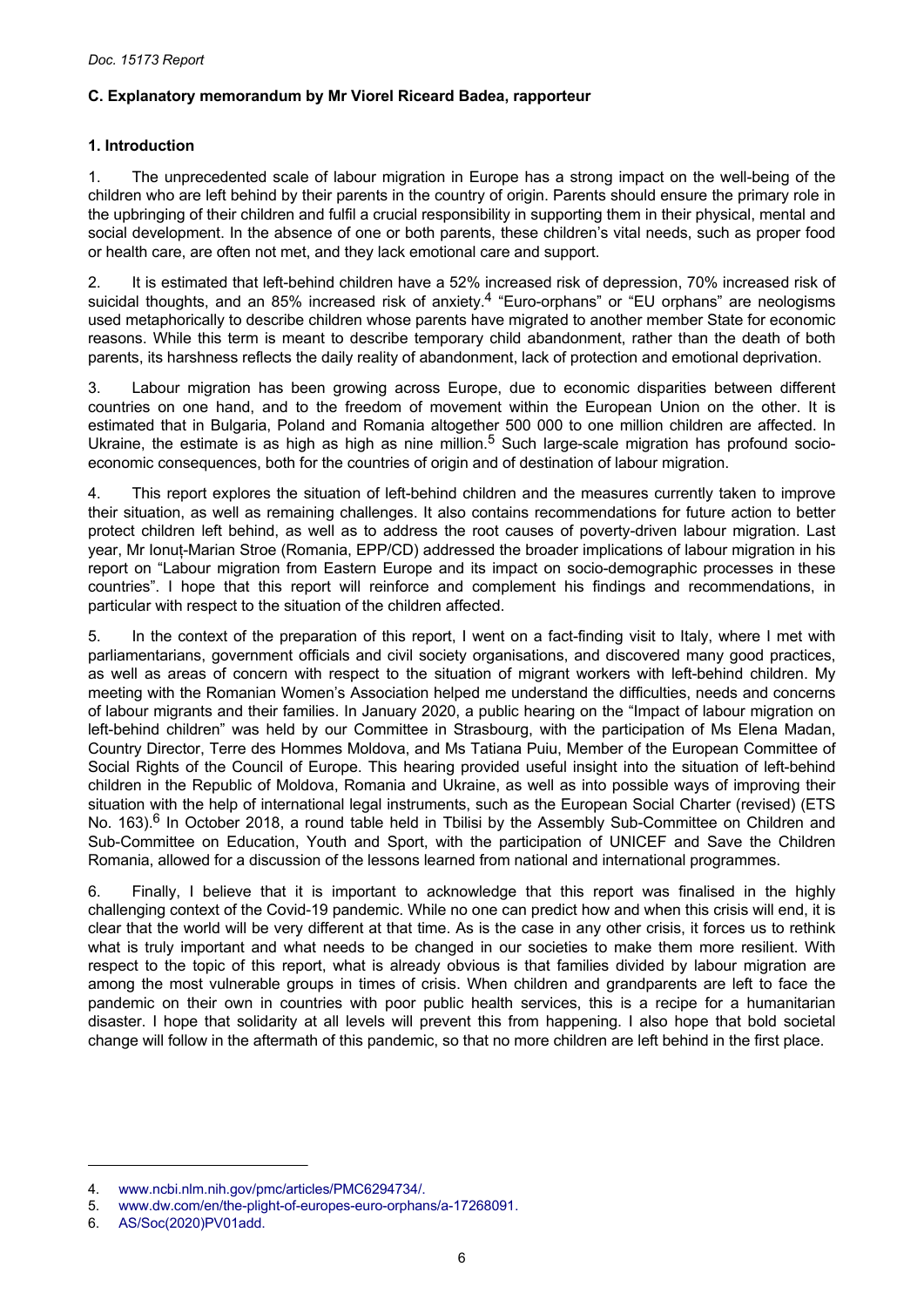## <span id="page-6-0"></span>**2. The impact of labour migration on left-behind children**

#### *2.1. Background*

7. The phrase "left-behind children" often refers to children left behind in their home country by their parents, who have migrated to another country. It can also be applied to internal migration, for example between rural and urban areas. This expression should be used with care, in order to avoid stigmatising children whose parents have migrated and demonising their parents for "leaving" to provide for their children.<sup>7</sup> In most cases, parents see migration as a temporary solution and a way of improving the socio-economic situation of the family, which is in many cases characterised by poverty, weak social protection and lack of prospects.

8. Many left-behind children are unreported and statistics in this area are highly unreliable. Research is patchy and interventions tend to be ad hoc and driven by international donors and civil society organisations.

9. Some countries are more affected than others – both within and outside the European Union. Countries with a poorer socio-economic situation are most affected. Within Europe, there is a clear divide between Eastern and Central European and Western European countries. It is estimated that five million Romanians have emigrated and work abroad,<sup>8</sup> with 350 000 children being left behind in their country. In the Republic of Moldova, about one third of adults work abroad<sup>9</sup> and more than half of the children grow up without a mother or father at some point.<sup>10</sup> Almost 40% of all Georgian children live in households where at least one member has migrated abroad.<sup>11</sup> In Bulgaria's north-west, almost half of the children aged 10-17 have one or both parents working abroad.<sup>12</sup>

10. In Romania, an interinstitutional working group was set up in 2016, under the patronage of the President of Romania, to address the situation of the significant number of children whose parents are working abroad. The conclusions of this report, which were made public in 2018, contain an array of recommendations such as: more accurate data collection, as well as harmonisation and streamlining of the legal and administrative provisions, in order to facilitate the access of parents, children and caregivers to appropriate child protection services.

11. There are substantial differences in the impact of parents' departure, depending on who is leaving, whether it is both parents or just one of them, and what his/her role in the family was before the departure. Other differences relate to whether the parent's employment abroad is legal, short- or long-term, existence / level of remittances, possibility of reunification, regularity of communication and who the caregivers are. The living environment has a considerable influence on the situation of the child.

#### *2.2. Who takes care of the left-behind children?*

12. Most of the time, the children are left in the care of their grandparents or other relatives. In some countries, entire villages are left with virtually no parents, just children and grandparents. Due to the rapid pace of social change in recent years there is an important generational gap and huge discrepancies in perceptions between grandparents and their grandchildren, which can result in failure to ensure their safety and well-being.

13. The parents who have migrated are not always in a position to provide the care and support that their children need. Many of them find themselves in situations of hardship and distress. The term "The Italian Syndrome" is sometimes used to describe symptoms common to many Moldovans, Romanians and Ukrainians working in Western Europe, such as depression, insomnia, anxiety, hallucinations and obsessive behaviour.<sup>13</sup> In extreme cases, the parents who have migrated end up as victims of human trafficking, forced labour and sexual exploitation.<sup>14</sup> Some of them never get in touch with their children and never come back.

<sup>7.</sup> [www.unicef.org/media/61041/file.](https://www.unicef.org/media/61041/file)

<sup>8.</sup> [www.intellinews.com/comment-remittances-bring-large-benefits-and-dire-consequences-141733/.](https://www.intellinews.com/comment-remittances-bring-large-benefits-and-dire-consequences-141733/)

<sup>9.</sup> [https://journals.sagepub.com/doi/abs/10.1177/0047244118796077 accessed on 23 November 2018.](https://journals.sagepub.com/doi/abs/10.1177/0047244118796077)

<sup>10.</sup> [www.dw.com/en/the-plight-of-europes-euro-orphans/a-17268091 accessed on 23 November 2018.](https://www.dw.com/en/the-plight-of-europes-euro-orphans/a-17268091)

<sup>11.</sup> [www.ncbi.nlm.nih.gov/pmc/articles/PMC5805820/#CR39.](https://www.ncbi.nlm.nih.gov/pmc/articles/PMC5805820/)

<sup>12.</sup> [https://balkaninsight.com/2020/02/26/where-did-everyone-go-the-sad-slow-emptying-of-bulgarias-vidin/.](https://balkaninsight.com/2020/02/26/where-did-everyone-go-the-sad-slow-emptying-of-bulgarias-vidin/)

<sup>13.</sup> [www.corriere.it/english/19\\_aprile\\_08/italy-syndrome-the-clinic-of-our-carers-3255a5cc-5a11-11e9-9773](https://www.corriere.it/english/19_aprile_08/italy-syndrome-the-clinic-of-our-carers-3255a5cc-5a11-11e9-9773-c990cfb7393b.shtml?refresh_ce-cp) [c990cfb7393b.shtml?refresh\\_ce-cp.](https://www.corriere.it/english/19_aprile_08/italy-syndrome-the-clinic-of-our-carers-3255a5cc-5a11-11e9-9773-c990cfb7393b.shtml?refresh_ce-cp)

<sup>14.</sup> [www.theguardian.com/global-development/2017/oct/31/terrible-conditions-police-uncover-abuse-and-exploitation-on](https://www.theguardian.com/global-development/2017/oct/31/terrible-conditions-police-uncover-abuse-and-exploitation-on-farms-in-sicily)[farms-in-sicily.](https://www.theguardian.com/global-development/2017/oct/31/terrible-conditions-police-uncover-abuse-and-exploitation-on-farms-in-sicily)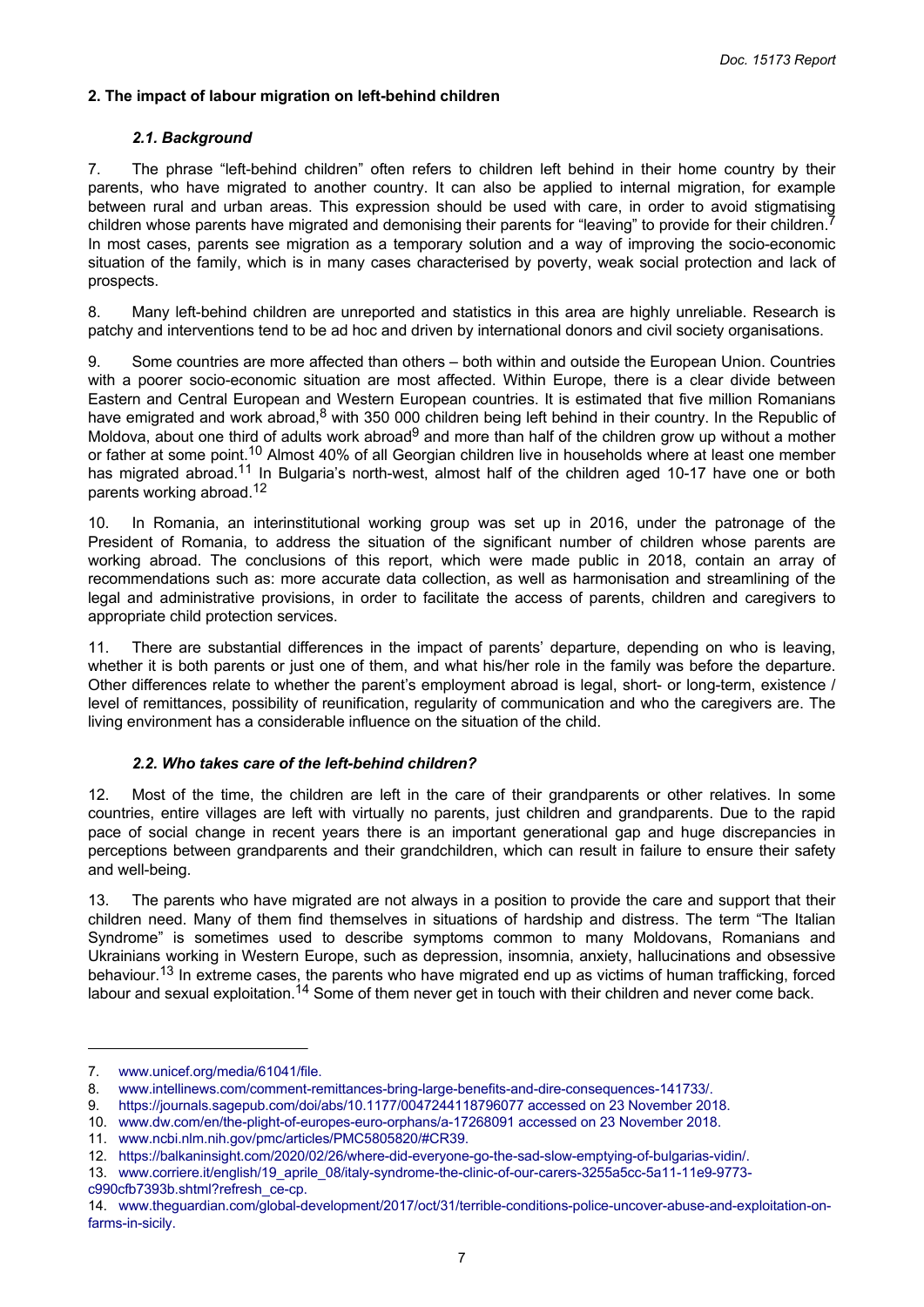#### *2.3. Access to services*

<span id="page-7-0"></span>14. In most cases parents do not inform the authorities about their departure, either because of lack of relevant information or for fear of excessively bureaucratic procedures and the risk of institutionalisation of the children.

15. The children's access to health services, education, legal protection and social benefits can be limited. In many cases, their carers do not have the legal authority to represent them and thus do not undertake the necessary steps to gain access to available benefits and services.

16. Schools are often not informed about the parents' departure and find out because children who used to be fine suddenly show lack of concentration and start to misbehave. Consequently, these children often experience difficulties at school, including absenteeism, and often drop out.

## *2.4. Increased risk of violence, abuse and exploitation*

17. Left-behind children are particularly vulnerable to labour exploitation, as well as sexual exploitation and abuse, human trafficking including for sexual and/or labour exploitation and organ trafficking. The need for affection, attention, self-esteem, and at the same time the confusion and crisis of adolescence make some adolescents more easily believe the promises of traffickers and enter national and international trafficking networks ending in situations of sexual exploitation or begging. Many of them end up in the justice system, either as victims or perpetrators of criminal offences.

18. Recent research shows that left-behind children often face responsibilities and pressures incongruent with their age and maturity. One of the educators in the Republic of Moldova mentioned that "In one of the classes there is a 12-year-old girl who, instead of doing her homework, has to prepare food, clean the house and work in the garden, because the grandparents are old and cannot take proper care". Another expert pointed out that "In the absence of parental education, without developing social skills at school, and with poor sexual education, young girls get pregnant at the age of 12 and 13, and both boys and girls are facing problems with alcohol abuse or drugs". A day care centre manager in Romania, with 25 years of experience, pointed out that when children become young adults they encounter a lot of difficulties fitting into society and most of them fail.<sup>15</sup>

# *2.5. Impact on physical and mental well-being*

19. The parents' departure is a dramatic change in the children's lives and has a deep psychological impact on their well-being. It is a very difficult decision, which is very hard for the parents to explain and even more difficult for the children to understand and accept. Often, parents tell their children that they are going to another country for the good of the child, which inadvertently makes children blame themselves for the situation.<sup>16</sup> In many cases, parents do not discuss the situation with children prior to the departure and do not prepare them for the changes that will follow. I have heard stories of parents going away without saying "goodbye" to their children, for fear that this would be too painful for the children to bear.

20. Maintaining contact at a distance is essential for the well-being of children, but it can be difficult for many reasons, including lack of access to the internet, difficulties for parents and children in expressing their emotions, providing support and advice while being separated, and feelings of guilt or resentment. In many cases, lack of contact results in growing distance, and it is not uncommon for parents to have difficulties in reconnecting with their children upon their return.

21. While health consequences on children left behind have received limited attention, higher levels of nutritional neglect and mental health issues have been extensively reported. Many children become anxious, depressed, withdrawn and isolated, and are more likely to self-harm and – in extreme cases – to commit suicide. The International Organization for Migration points out that "international labour migration, despite the remittances and other benefits received, can also at times create a negative influence on health, break down family and social cohesion and, increase the burden on health systems".<sup>17</sup>

<sup>15.</sup> Terre des Hommes, 2018, "Mapping the Situation of Children Left Behind in Romania, Ukraine and the Republic of Moldova".

<sup>16.</sup> [www.efe.com/efe/english/destacada/the-romanian-children-left-home-alone-in-skills-exodus/50000261-4030320.](https://www.efe.com/efe/english/destacada/the-romanian-children-left-home-alone-in-skills-exodus/50000261-4030320)

<sup>17.</sup> [www.iom.int/health-families-left-behind.](https://www.iom.int/health-families-left-behind)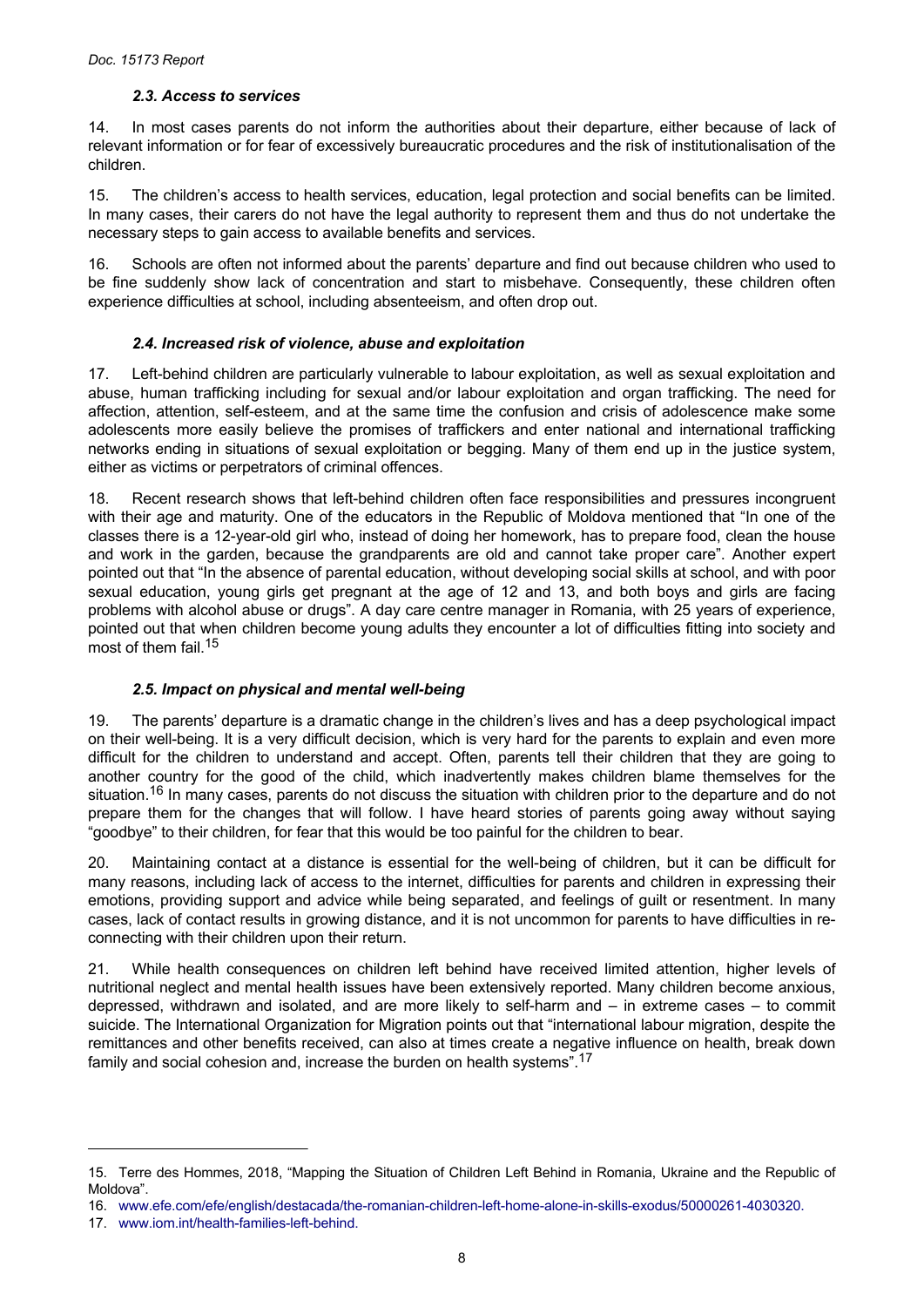#### *2.6. Stigmatised and invisible in the public discourse*

<span id="page-8-0"></span>22. Paradoxically, due to the improved material situation of some of these children, they are not necessarily perceived as vulnerable by teachers and other public officials, but rather as privileged and spoiled. They are often bullied and discriminated against by their peers.

In most countries, left-behind children are neither a topic of public discourse, nor on the political agenda of the country. As many of the countries concerned face difficult or dire economic situations, the benefits from the remittances make them reluctant to act forcefully to address this situation. Maintaining the status quo seems to be a favoured course of action.

## *2.7. The situation of left-behind children in the context of the Covid-19 pandemic*

24. While it might be too early today to evaluate the impact of the Covid-19 pandemic on the situation of left-behind children, it is already clear that they have been particularly badly affected by this crisis.

25. Host countries need migrant labour, but fear importing infection. Countries of origin need remittances, but also fear infection brought in by the returning migrants. Migrants fear exploitation and inadequate safeguards against infection with Covid-19.

26. As a consequence of the Covid-19 pandemic, remittances are projected to decline sharply in 2020, by about 20%, due to a fall in the wages and employment of migrant workers, representing a loss of the crucial financing lifeline for many vulnerable households.<sup>18</sup>

27. Many migrants have lost their jobs and have no certainty as to what the future holds for them at home in terms of employment. Others, without proper work permits, have been stranded in the host countries, where they have stopped going to work for fear of being questioned by the police.<sup>19</sup>

28. Abrupt loss of remittances, owing to the Covid-19 emergency, makes labour migrants' families dependent on occasional charity and food assistance.<sup>20</sup> Caught in a vicious circle of income loss, job insecurity and stigmatisation, migrants and their families are particularly vulnerable to criminal networks.

29. In this context, I would like to welcome the rapid response by the European Union institutions, including the issue by the European Commission of "Guidelines concerning the exercise of the free movement of workers during the Covid-19 outbreak"21 in March 2020 and "Guidelines on seasonal workers in the EU in the context of the Covid-19 outbreak"22 in July 2020, and the adoption by the European Parliament of a resolution on the situation of cross-border and seasonal workers in the context of the Covid-19 crisis and beyond<sup>23</sup> in June 2020. It remains to be seen to what extent these measures are effective in addressing the difficulties that migrant workers and their families are facing due to the current pandemic.

# **3. Case-study: Romanian migrant workers in Italy and their left-behind children**

30. When you speak to Italians about Romanian workers, there is always a sense of recognition. Everyone either has employed or knows someone who employs a Romanian nanny, caretaker or cleaning lady. These workers are often perceived as part of the family. They are often hard-working, patient and keep to themselves. Many speak good Italian and do not look too different from the local population. Romanians are very present in Italy today and, as a matter of fact, they are the most numerous foreign labour force in the country. However, when you talk about the left-behind Romanian children, this is not something that many people think about.

31. During my fact-finding visit to Italy in May 2019, I wanted to find out how the migrant communities were coping, what the government was doing to improve the situation of labour migrants who have left their children behind, and who else could offer advice and support. I also wanted to know how to make sure that the voice of labour migrants is heard, and that their story evokes understanding and compassion.

<sup>18.</sup> [www.worldbank.org/en/news/press-release/2020/04/22/world-bank-predicts-sharpest-decline-of-remittances-in](https://www.worldbank.org/en/news/press-release/2020/04/22/world-bank-predicts-sharpest-decline-of-remittances-in-recent-history)[recent-history.](https://www.worldbank.org/en/news/press-release/2020/04/22/world-bank-predicts-sharpest-decline-of-remittances-in-recent-history)

<sup>19.</sup> [www.theguardian.com/world/2020/may/11/covid-19-crisis-stokes-european-tensions-over-migrant-labour.](https://www.theguardian.com/world/2020/may/11/covid-19-crisis-stokes-european-tensions-over-migrant-labour)

<sup>20.</sup> [www.childinthecity.org/2020/06/18/the-struggles-of-children-left-behind-by-migration-at-the-time-of-covid-19/.](https://www.childinthecity.org/2020/06/18/the-struggles-of-children-left-behind-by-migration-at-the-time-of-covid-19/)

<sup>21.</sup> [https://eur-lex.europa.eu/legal-content/EN/TXT/HTML/?uri=CELEX:52020XC0330\(03\)&from=FR.](https://eur-lex.europa.eu/legal-content/EN/TXT/HTML/?uri=CELEX:52020XC0330(03)&from=FR)

<sup>22.</sup> [https://ec.europa.eu/commission/presscorner/detail/en/ip\\_20\\_1342.](https://ec.europa.eu/commission/presscorner/detail/en/ip_20_1342)

<sup>23.</sup> [www.europarl.europa.eu/news/en/headlines/society/20200618STO81511/parliament-calls-for-better-protection-of](https://www.europarl.europa.eu/news/en/headlines/society/20200618STO81511/parliament-calls-for-better-protection-of-cross-border-and-seasonal-workers)[cross-border-and-seasonal-workers.](https://www.europarl.europa.eu/news/en/headlines/society/20200618STO81511/parliament-calls-for-better-protection-of-cross-border-and-seasonal-workers)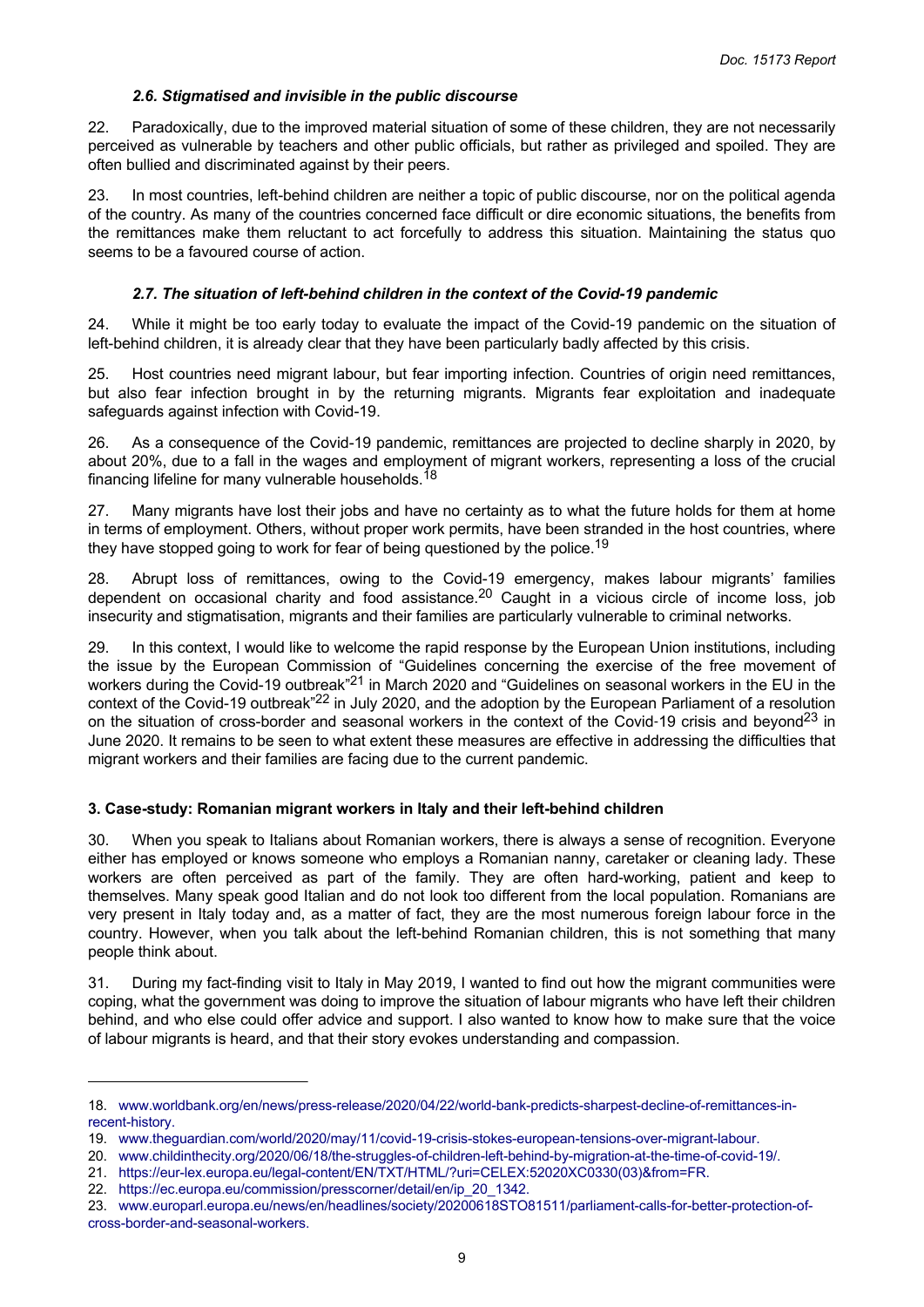#### *3.1. What the Italian public authorities say*

<span id="page-9-0"></span>32. In my discussions with government officials I had the opportunity to discover a broad range of good practices with respect to addressing the situation of labour migrants in Italy. I am very grateful to the representatives of the Ministry for Family and Disability, the Ministry of the Interior, the Ministry of Labour and Social Policies and the Parliamentary Committee on Childhood and Adolescence, for their warm welcome and the useful information that they have shared with me.

33. In 2018, an institutional group was set up to devise a new strategy to fight illegal employment and labour exploitation in agriculture. The National Fund for Migration Policies finances the operational costs of this group. Participation in the group is open to social partners and civil society organisations. The group aims to address illegal hiring, intermediation between labour demand and supply, enhance the role of Employment Centres and provision of temporary accommodation. A public call, with a total budget of 23 million Euros, was launched in January 2019 for projects for the promotion of regular employment in agriculture and the fight against labour exploitation. Action was also foreseen to support the social and economic integration of migrants who are victims or potential victims of exploitation in agriculture.<sup>24</sup>

34. The Italian Government's website on integration<sup>25</sup> provides information on the policies and projects carried out by the Ministry in the field of migration and integration. It includes a database of services. The "International protection" section has been developed in co-operation with the United Nations High Commissioner for Refugees. The "Migrants associations" section aims to build a community among associations. On-line consultations with civil society organisations are held on specific policy issues.<sup>26</sup>

35. Substantial funding is provided to regional projects on integration through the 2014-2020 EU Asylum, Migration and Integration Fund. The lines of intervention include: 1) quality of school systems within a multicultural context; 2) ease social integration through access to basic services; 3) provide qualified information services; and 4) enhance the degree of migrants' participation in socio-economic and cultural life.<sup>27</sup>

36. Since 2017, the Ministry of Labour and Social Policies has co-operated with the Ministry of Foreign Affairs and International Co-operation in the framework of a project "National Summit of Diasporas", to support and encourage the participation of diasporas in development co-operation.

37. Schooling is obligatory and free, and access to education is guaranteed to all children, regardless of their status. Access to health care is generalised and free of charge.

#### *3.2. What civil society organisations say*

38. While on paper all EU citizens have the same rights, in practice, Romanians do not have access to the same types of jobs and must often perform heavy physical tasks in domestic care, agriculture and construction. With about one million Romanian carers working in Italy,<sup>28</sup> many of them are poorly paid and in short-term employment. It is estimated that 85% of Romanian women and 47% of Romanian men working in Italy earn less than 1200 Euros a month. In cases of illegal employment, the employer holds unlimited power, and abuse is widespread. While it is particularly difficult for non-EU citizens to find legal employment, it is not necessarily easy for EU citizens to do so either.

39. Although family reunion is foreseen by legislation, in many cases it is very difficult or even impossible. Romanian women are often employed in households, looking after the elderly, doing housework and taking care of children. In many cases they live with the family and have no housing of their own. This often implies no time off and no possibility for bringing additional family members. Furthermore, when they go back to their home country, they risk losing their employment. This makes it very difficult to visit their family and children back home.

40. Migrant workers feel that no one represents them, no one cares about their situation and no one mediates on their behalf. Many Romanians report experience anxiety and depression. They worry about their families back home, their children and their own parents, who also need care, but are not getting it.

<sup>24.</sup> Ministry of Labour and Social Policies (2019), "'Caporalato' and labour exploitation in agriculture".

<sup>25.</sup> [www.intergrazionemigranti.gov.it.](http://www.intergrazionemigranti.gov.it/)

<sup>26.</sup> Ministry of Labour and Social Policies, The involvement of civil society organisations.

<sup>27.</sup> Ministry of Labour and Social Policies, Interventions for migrant integration in co-operation with regions.

<sup>28.</sup> [www.corriere.it/english/19\\_aprile\\_08/italy-syndrome-the-clinic-of-our-carers-3255a5cc-5a11-11e9-9773](https://www.corriere.it/english/19_aprile_08/italy-syndrome-the-clinic-of-our-carers-3255a5cc-5a11-11e9-9773-c990cfb7393b.shtml?refresh_ce-cp) [c990cfb7393b.shtml?refresh\\_ce-cp.](https://www.corriere.it/english/19_aprile_08/italy-syndrome-the-clinic-of-our-carers-3255a5cc-5a11-11e9-9773-c990cfb7393b.shtml?refresh_ce-cp)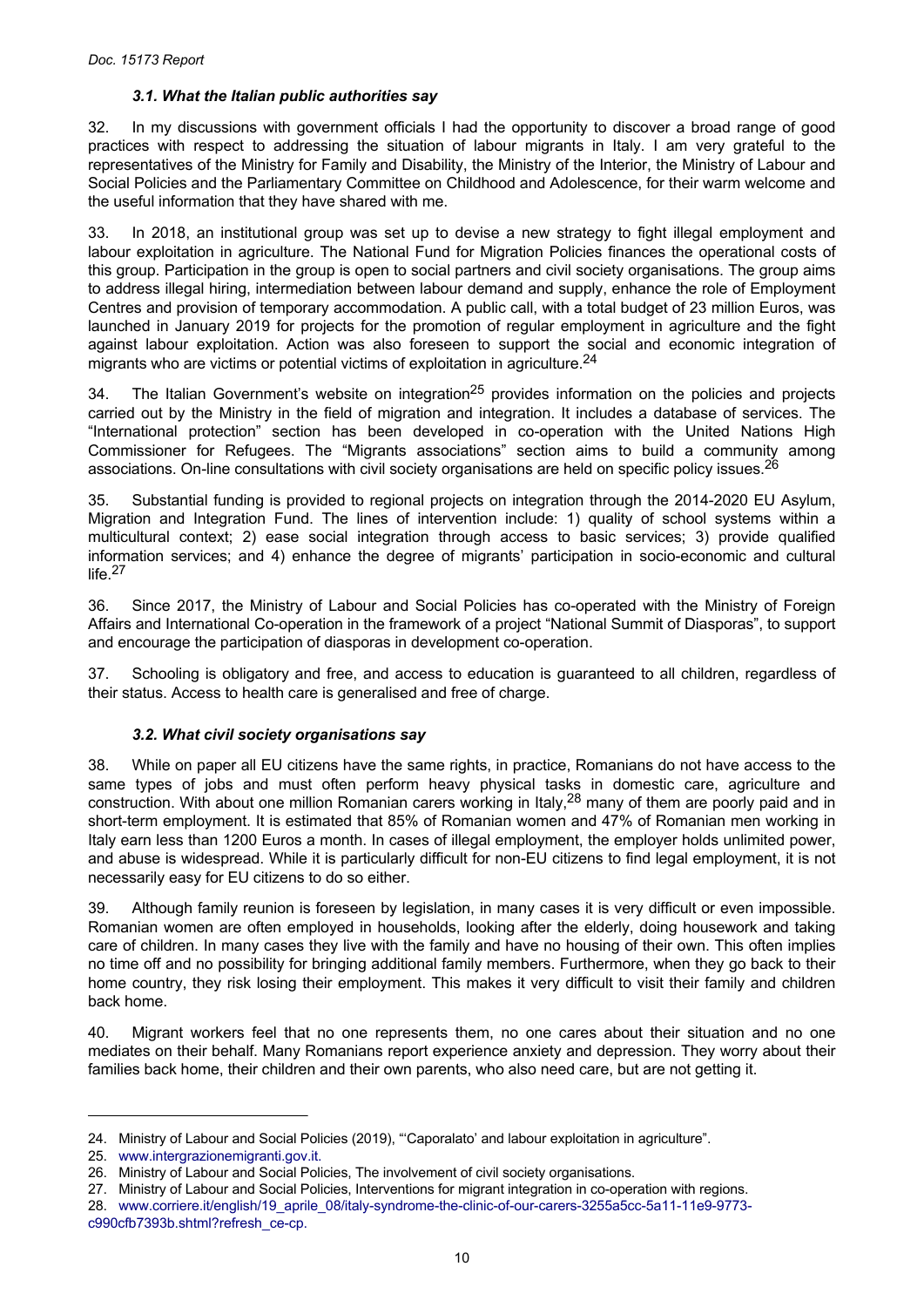<span id="page-10-0"></span>41. Associations representing migrant workers in Italy report that in many cases the children left behind put on a brave face, work extremely hard at school and do not talk about their problems. They try to be strong for their parents, but they often struggle to cope, and the consequences on their mental and physical well-being can be harsh. Shockingly, child suicide is largely under-reported. According to non-official statistics 80 Romanian children, whose parents worked in Italy, had committed suicide. A 13-year-old girl living with her father and four smaller brothers had taken her own life one day before my trip to Italy.29 My deepest sympathy lies with this family and all others who have suffered such unspeakable loss. Nothing can bring these children back. However, the poverty and deprivation that underlie such tragedies are not an unfortunate accident, but a direct consequence of the social and economic policies of our countries. We can and we must try to prevent future loss of life.

42. It is important to acknowledge that the measures taken, both by the Italian and Romanian governments, to improve the situation in recent years are not sufficient. The experiences of migrants and their families remain unacceptably harsh. We need to be aware of policies and practices put in place, of the impact that they have on the people concerned and of the problem areas that need to be addressed. For this, there should be channels for communication between the decision makers, the public authorities and the community, including labour migrants and their families.

## **4. International and European standards**

43. With respect to future action, several international and European legal instruments can be of help for the member States in this area. While it is not possible to provide an exhaustive overview of relevant standards, the examples below can be used as illustrations. From my perspective, it is important to highlight a few fundamental principles. I would also suggest that the key areas for action should be as follows: 1) reducing poverty-driven labour migration, 2) strengthening child protection and 3) supporting family reunification.

## *4.1. Fundamental principles*

44. The UN Convention on the Rights of the Child (UN CRC) requires States Parties to ensure that in all actions concerning children, whether undertaken by public or private social welfare institutions, courts of law, administrative authorities or legislative bodies, the best interests of the child shall be a primary consideration (Article 3).

45. Parents play a key role in the upbringing, personal development and protection of their children. In the framework of the UN CRC, the States Parties undertake to ensure, as far as possible, the right for children to be cared for by their parents (Article 7).

46. The European Committee of Social Rights (ECSR) stresses the importance of treating children as individual rights holders, as well as of granting children specific rights, such as the right to shelter, the right to health, the right to education, protection of the family and the right to family reunification, protection against danger and abuse, prohibition of child labour for those under the age of 15 and specific working conditions for those aged between 15 and 18.

# *4.2. Reducing poverty-driven labour migration*

47. I am convinced that an effective way of improving the situation of left-behind children is to tackle poor quality employment and in-work poverty in their countries. Likewise, the destination countries of migrant workers have to do more, in close co-operation with the countries of origin in order to ensure decent working conditions. For this, ambitious social and economic reforms are needed. International and European cooperation is essential for such reforms to succeed. I hope that the lessons learned during the Covid-19 pandemic will enable far-reaching social change that will put the well-being of people first, and ensure that the most vulnerable among us, including left-behind children, are duly protected and supported.

48. The European Social Charter provides a clear framework for ensuring a decent standard of life for all. It needs to be given a higher status, and its implementation needs to be strengthened.

<sup>29.</sup> [www.stiridiaspora.ro/silvia-dumitrache-mesaj-cutremurator-dupa-ce-o-feti-a-de-13-ani-s-a-sinucis-de-dorul](https://www.stiridiaspora.ro/silvia-dumitrache-mesaj-cutremurator-dupa-ce-o-feti-a-de-13-ani-s-a-sinucis-de-dorul-mamei_415273.html)[mamei\\_415273.html.](https://www.stiridiaspora.ro/silvia-dumitrache-mesaj-cutremurator-dupa-ce-o-feti-a-de-13-ani-s-a-sinucis-de-dorul-mamei_415273.html)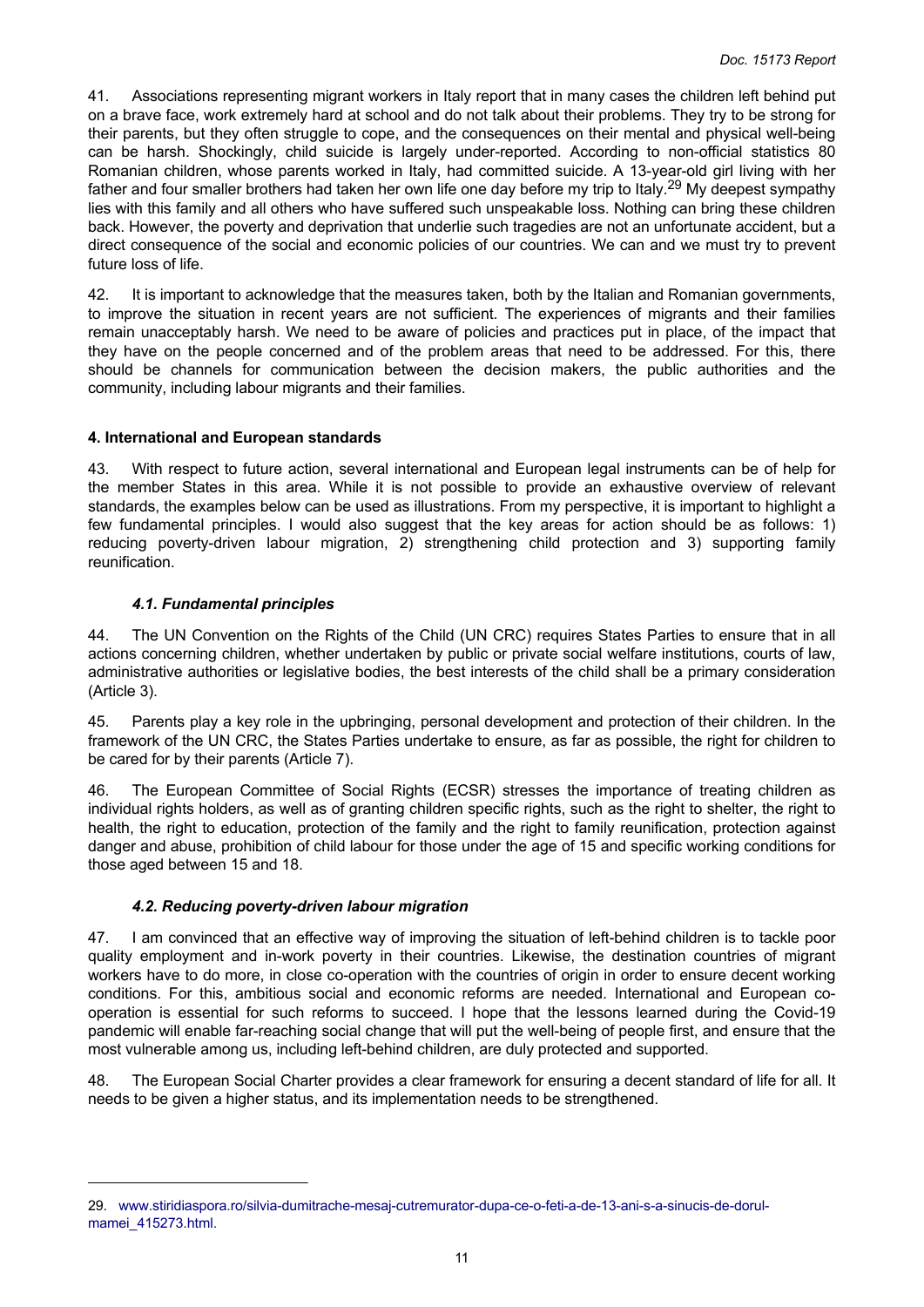## *4.3. Improving child protection*

<span id="page-11-0"></span>49. The UN CRC requires States Parties to recognise for every child the right to benefit from social security, including social insurance, and to take the necessary measures to achieve the full realisation of this right in accordance with their national law (Article 26). It also envisages that States Parties should render appropriate assistance to parents and legal guardians in the performance of their child-rearing responsibilities and shall ensure the development of institutions, facilities and services for the care of children (Article 18).

50. Article 16 of the European Social Charter guarantees the right of children and young persons to social, legal and economic protection. It is a wide-ranging provision covering issues such as the legal status of the child, protection from ill-treatment and abuse, rights of children in public care, children in conflict with the law and the right to assistance.

51. The Council of Europe Convention on the Protection of Children against Sexual Exploitation and Sexual Abuse (CETS No. 201, "Lanzarote Convention"), the Convention on Preventing and Combating Violence against Women and Domestic Violence (CETS No. 210, "Istanbul Convention") and the Convention against Trafficking in Human Organs (CETS No. 216) provide a useful framework for addressing violence, exploitation and human trafficking of left-behind children.

## *4.4. Supporting family reunification*

52. The right to respect for family life is enshrined in many international and regional human rights treaties<sup>30</sup> and includes a positive obligation of States to protect the family and a prohibition of arbitrary interference with the exercise of the right to family life. The Council of Europe publication on "Family reunification for refugee and migrant children: standards and promising practices" provides an overview of the latest developments in this area.<sup>31</sup>

53. In many cases migrants do not even envisage family reunification due to the precarity of their employment and poor living conditions. In this respect, the Domestic Workers Convention, 2011 (No. 189) of the International Labour Organization (ILO) is an important tool for improving the situation of migrant workers in the sector, which is particularly exposed to the risk of exploitation and abuse. It entered into force on 5 September 2013. Regretfully, so far it has only been ratified by seven Council of Europe member States.<sup>32</sup>

#### *4.5. Global framework for action*

54. Finally, the United Nations Sustainable Development Goals (SDGs), which provide a global blueprint to achieve a better and more sustainable future for all, cover many of the issues that need to be addressed in order to improve the situation of left-behind children, be it with respect to addressing poverty-driven labour migration, improving child protection or supporting family reunification. Some examples include Goal 1 "No poverty", Goal 3 "Good health and well-being" and Goal 8 "Decent work and economic growth". SDG Target 10.7 encourages countries to "facilitate orderly, safe, regular and responsible migration and mobility and of people, including through implementation of planned and well-managed migration policies" and SDG Target 8.8 stresses the need to "protect labour rights and promote safe and secure working environments of all workers, including migrant workers, particularly women migrants, and those in precarious employment".

#### **5. Examples of good practice and useful resources**

55. The ILO promotes bilateral and regional agreements as an effective collaboration mechanism between countries of origin and destination of labour migration. Such agreements can take the form of formal agreements or memoranda of association to ensure that migration takes place in accordance with agreed principles and procedures.<sup>33</sup> One example of such an agreement is a memorandum of understanding between Romania and Vietnam, which aims to reduce the acute labour shortage in Romania, while respecting

<sup>30.</sup> Universal Declaration of Human Rights, Articles 12 and 16(3); International Covenant on Civil and Political Rights, Articles 17 and 23(1); International Covenant on Economic, Social and Cultural Rights, Articles 10(1); UNCRC preamble, Articles 9, 16; International Convention on the Protection of the Rights of All Migrant Workers and Members of their Families, Articles 14 and 44(1); European Social Charter (revised), Part 1, principle 16 and Part 2, Article 16; European Convention on Human Rights, Article 8; EU Fundamental Rights Charter, Article 7.

<sup>31.</sup> [Council of Europe \(2020\), Family reunification for refugee and migrant children: standards and promising practices.](https://rm.coe.int/family-reunification-for-refugee-and-migrant-children-standards-and-pr/16809e8320)

<sup>32.</sup> Belgium, Finland, Germany, Ireland, Italy, Portugal and Switzerland, see:

[www.ilo.org/dyn/normlex/en/f?p=1000:11300:0::NO:11300:P11300\\_INSTRUMENT\\_ID:2551460.](https://www.ilo.org/dyn/normlex/en/f?p=1000:11300:0::NO:11300:P11300_INSTRUMENT_ID:2551460)

<sup>33.</sup> [www.ilo.org/global/docs/WCMS\\_226300/lang--en/index.htm.](http://www.ilo.org/global/docs/WCMS_226300/lang--en/index.htm)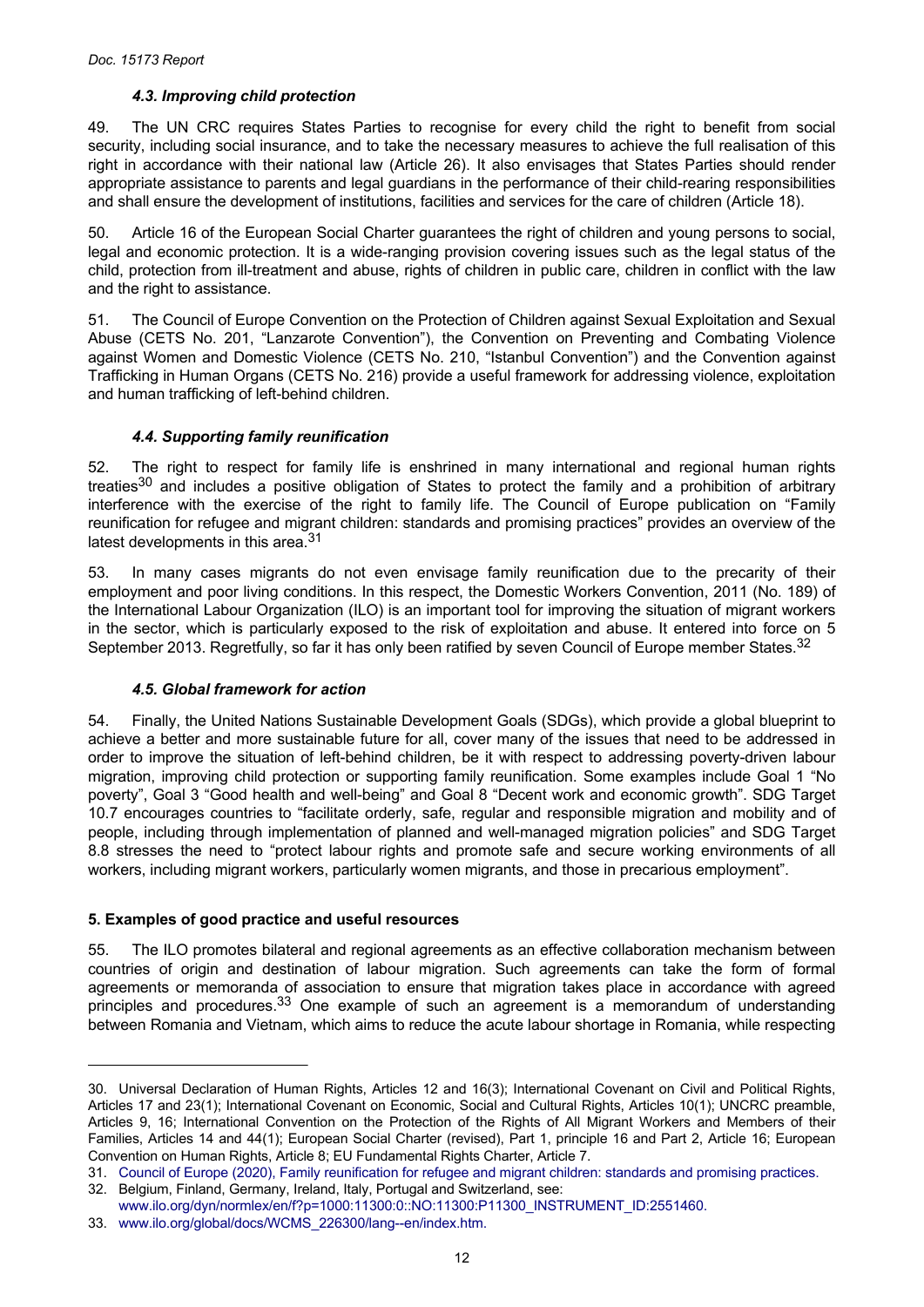the social rights of Vietnamese workers.<sup>34</sup> Within the European Union, bilateral initiatives often focus on specific sectors. For example, Bulgaria and Croatia have signed agreements with Germany on facilitating the employment of seasonal workers in the German service sector.<sup>35</sup>

56. UNICEF supports a broad range of programmes in countries across the world which aim to improve the situation of left-behind children (through research, advocacy work, capacity building and support to policy reforms). One example is the joint initiative of UNICEF and the Centre for Child Rights and Corporate Social Responsibility, which supports an e-parenting platform that brings left-behind children in China closer to their parents. On the platform, there are basic explanations of children's health problems, tips on how to prevent injuries, as well as substantive content on communication with children as a migrant worker. Posts like "Effective long distance communication", "A list of activities to do with your children during the New Year's holiday", and "How to say goodbye to your child" offer practical guidance to migrant parents on dealing with difficult situations and building trust with their children.<sup>36</sup>

57. Since 2010, Save the Children Romania has run a large-scale intervention on protection and education for children affected by their parents' labour migration, in co-operation with the National Authority for Child Rights Protection and Adoption and the Ministry of National Education. This includes direct intervention services (such as support to children and counselling for caregivers), advocacy aimed at improving the legal framework, facilitating the application of the law, information campaigns and a helpline.<sup>37</sup> There are 17 local centres providing left-behind children with complementary school preparation, social, psychological and legal services for both parents and children, networking activities in their spare time, including the facilitation of contacting their parents. Since the beginning of this project ten years ago, over 8 500 children and 5 900 caregivers have received the support of the Save the Children Romania team.

58. The most highly valued support offered to left-behind children in the Republic of Moldova is day-care centres. In these centres, which have been set up across the country, children can get a warm meal, have supervision while preparing homework, take part in out-of-school activities depending on their own interests and, most importantly, contact their parents by Skype or e-mail.<sup>38</sup>

59. The mayor of the village of Botosani in Romania, has organised the signing of regular employment contracts and more humane work shifts in Germany and Spain. In Butea, the village has paved the road, opened kindergartens for left-behind children, and purchased minibuses that bring the mothers home every month.<sup>39</sup>

60. Pro bono Italia<sup>40</sup> has organised training sessions for refugees and asylum seekers entitled "Know your rights", which covered different areas of Italian laws and regulations, including the right to work, education, healthcare, housing, literacy, entrepreneurship, contracts, police, and the Italian legal system. The goal was to give participants basic legal knowledge on a variety of topics, to allow them to have a better understanding of their rights and reach their goals in Italy.

61. In March 2020, the ECSR published its annual conclusions in the framework of the reporting procedure on Thematic Group 4: Children, families, migrants.<sup>41</sup> The main findings concern child labour, as well as the protection of children from all forms of violence, abuse and exploitation. Moreover, the Committee highlighted the issue of child poverty and social exclusion, emphasising the obligation of States Parties to take all appropriate and necessary measures to combat and eradicate these phenomena.

<sup>34.</sup> [www.romania-insider.com/romania-workers-vietnam-bilateral-agreement/.](https://www.romania-insider.com/romania-workers-vietnam-bilateral-agreement/)

<sup>35.</sup> [https://digitalcommons.ilr.cornell.edu/cgi/viewcontent.cgi?referer=https://www.google.com/](https://digitalcommons.ilr.cornell.edu/cgi/viewcontent.cgi?referer=https://www.google.com/&httpsredir=1&article=1421&context=intl) [&httpsredir=1&article=1421&context=intl.](https://digitalcommons.ilr.cornell.edu/cgi/viewcontent.cgi?referer=https://www.google.com/&httpsredir=1&article=1421&context=intl)

<sup>36.</sup> [www.unicef.cn/en/stories/e-parenting-initiative-brings-left-behind-children-closer-their-parents.](https://www.unicef.cn/en/stories/e-parenting-initiative-brings-left-behind-children-closer-their-parents)

<sup>37.</sup> [www.salvaticopiii.ro/.](https://www.salvaticopiii.ro/)

<sup>38.</sup> Terre des Hommes, op.cit.

<sup>39.</sup> [www.corriere.it/english/19\\_aprile\\_08/italy-syndrome-the-clinic-of-our-carers-3255a5cc-5a11-11e9-9773](https://www.corriere.it/english/19_aprile_08/italy-syndrome-the-clinic-of-our-carers-3255a5cc-5a11-11e9-9773-c990cfb7393b.shtml?refresh_ce-cp) [c990cfb7393b.shtml?refresh\\_ce-cp.](https://www.corriere.it/english/19_aprile_08/italy-syndrome-the-clinic-of-our-carers-3255a5cc-5a11-11e9-9773-c990cfb7393b.shtml?refresh_ce-cp)

<sup>40.</sup> Pro bono Italia is the first association of lawyers, law firms and forensic associations formed with the goal of promoting and spreading a culture of pro bono throughout Italy. Launched in May 2017, the association brings together lawyers and law firms that offer free legal advice as a means of upholding human rights and improving the judicial system. 41. [www.coe.int/en/web/european-social-charter/-/social-rights-of-children-families-and-migrants-in-danger-across](https://www.coe.int/en/web/european-social-charter/-/social-rights-of-children-families-and-migrants-in-danger-across-europe-latest-annual-conclusions-from-the-european-committee-of-social-rights)[europe-latest-annual-conclusions-from-the-european-committee-of-social-rights.](https://www.coe.int/en/web/european-social-charter/-/social-rights-of-children-families-and-migrants-in-danger-across-europe-latest-annual-conclusions-from-the-european-committee-of-social-rights)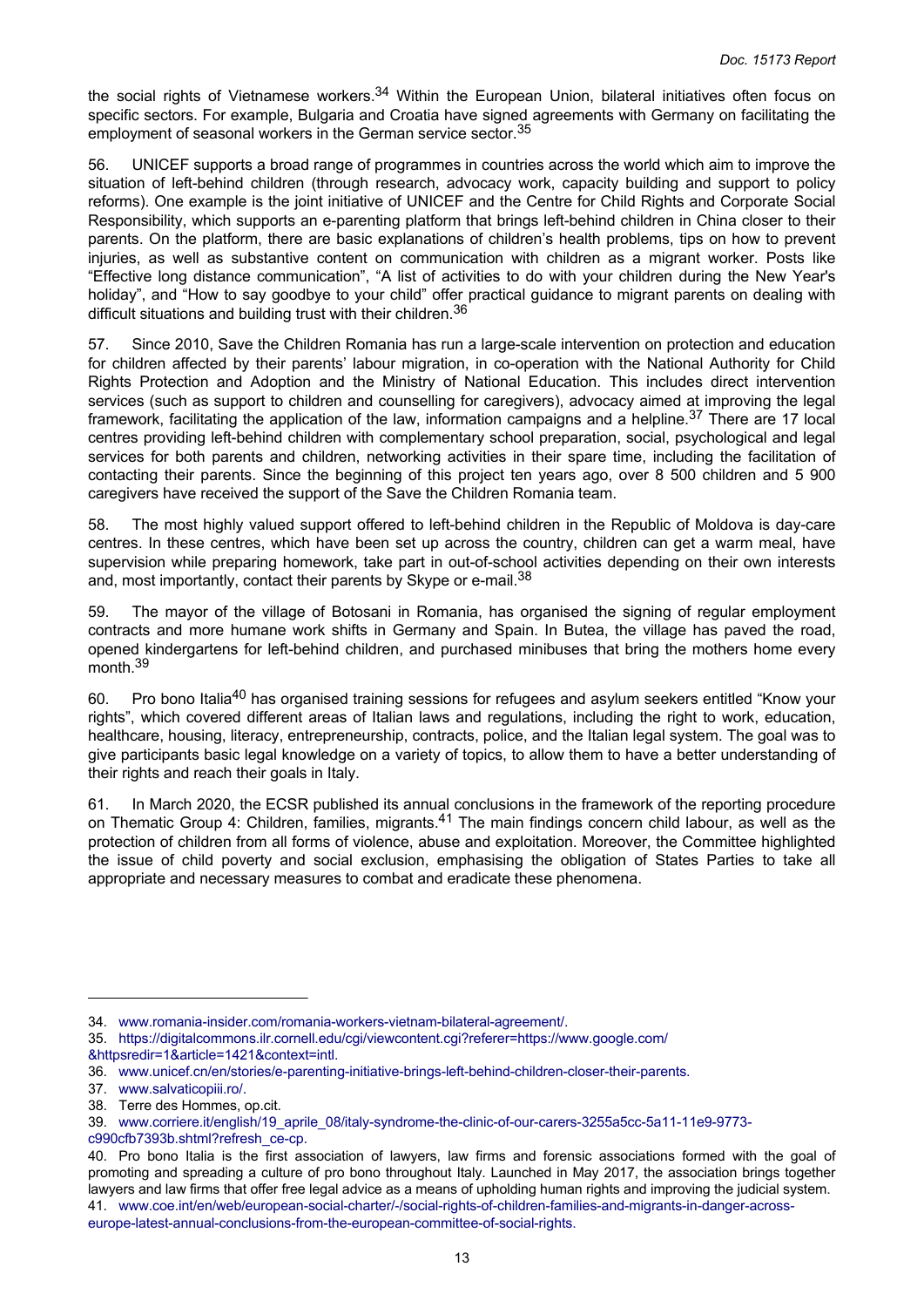## <span id="page-13-0"></span>**6. Conclusions and recommendations**

#### *6.1. Reduce poverty-driven labour migration*

62. Labour mobility is an important element of competitive economies. The reason for high levels of migration within Europe lies in the strong "pull" and "push" factors, such as labour shortages in specific areas and lack of socio-economic prospects in certain regions. For example, some 75% of the domestic sector's workforce in Italy are migrant workers, and the rate is 60% in Spain.<sup>42</sup> The demand for these services stems from changes in the demographic situation, cutbacks in public services and excessive costs of existing private sector services. On the other hand, many Eastern and Central European countries have been struggling to adapt to a globalised economy and new challenges and imperatives. The levels of unemployment, in-work poverty and social exclusion are staggering in some regions.

63. It is true that labour migration can bring certain benefits. At the national level, in some cases, such migration provides the "lion's share" of gross domestic product (GDP). In 2016 or later, in Ukraine, remittances amounted to 7.9 billion USD, in Romania – 7.2 billion USD (2019)<sup>43</sup> and in the Republic of Moldova – 1.2 billion USD. In the case of Romania, the remittances amounted to about 3% of GDP while in the Republic of Moldova, the remittances constituted 21.7% of GDP. At the individual level, labour migration has the potential of providing families with additional income. It can allow for better education, health, future employment and quality of life.

64. While the countries of origin of labour migration benefit considerably from remittances, these benefits come at a cost. They create dangerous disequilibria in the labour market and the economy of the countries of origin of migration and can have disastrous long-term consequences. The drain of workers introduces additional challenges for these countries regarding the balance of public finances, especially for a redistributive pension system. The reliance on remittances sometimes results in reluctance to invest in public services such as kindergartens, schools and hospitals, assuming that those receiving remittances will use private services.<sup>44</sup>

65. The human cost of labour migration driven by poverty and deprivation is seen in the broken lives of children and their families. In the countries of origin of migration, the foundations of their future well-being are being dismantled. In the countries of destination, there is fertile ground for criminality and abuse. It is therefore essential that both countries of origin and migration take action to address the situation, with a particular focus on the well-being of the left-behind children.

# *6.2. Improve child protection in the countries of origin of labour migration*

66. Access to quality, accessible and affordable services for left-behind children and their families should be ensured across the continuum of care. Possible interventions include lobbying, campaigning and structural changes. Interventions aimed at empowerment have to address children and families together. Increased capacity-building opportunities are needed for public institutions and for NGOs. With respect to prevention, social media should be used. Children and families should be supported outside of schools.

67. Parents should be reassured that informing the authorities about their departure will be welcome and will not have negative consequences on their situation but will provide an additional layer of protection for their children.<sup>45</sup>

# *6.3. Support family reunification*

68. Countries of origin of migration should design and implement economic policies to reduce migration and to incite migrants to return home through better work opportunities and policies facilitating the reunification of families. Recommendation [CM/Rec\(2011\)12](https://search.coe.int/cm/Pages/result_details.aspx?Reference=CM/Rec(2011)12) of the Committee of Ministers provides useful guidance to member States on children's rights and social services friendly to children and families.<sup>46</sup>

<sup>42.</sup> European Trade Union Institute (2019), "The status of migrant female domestic workers in Europe: time for an overhaul", [www.etui.org/Publications2/Periodicals/HesaMag-20-Migrant-workers-in-Fortress-Europe.](https://www.etui.org/Publications2/Periodicals/HesaMag-20-Migrant-workers-in-Fortress-Europe)

<sup>43.</sup> [https://www.zf.ro/business-international/problema-economia-romaneasca-cate-miliarde-euro-vor-scadea-banii-](https://www.zf.ro/business-international/problema-economia-romaneasca-cate-miliarde-euro-vor-scadea-banii-ii-19092945)

[ii-19092945.](https://www.zf.ro/business-international/problema-economia-romaneasca-cate-miliarde-euro-vor-scadea-banii-ii-19092945)

<sup>44.</sup> [https://www.migrationpolicy.org/article/children-left-behind-impact-labor-migration-moldova-and-ukraine.](https://www.migrationpolicy.org/article/children-left-behind-impact-labor-migration-moldova-and-ukraine)

<sup>45.</sup> [http://www.childpact.org/2019/04/18/enhanced-protection-of-children-in-families-divided-by-work-related-migration](http://www.childpact.org/2019/04/18/enhanced-protection-of-children-in-families-divided-by-work-related-migration-joint-statement/)[joint-statement/.](http://www.childpact.org/2019/04/18/enhanced-protection-of-children-in-families-divided-by-work-related-migration-joint-statement/)